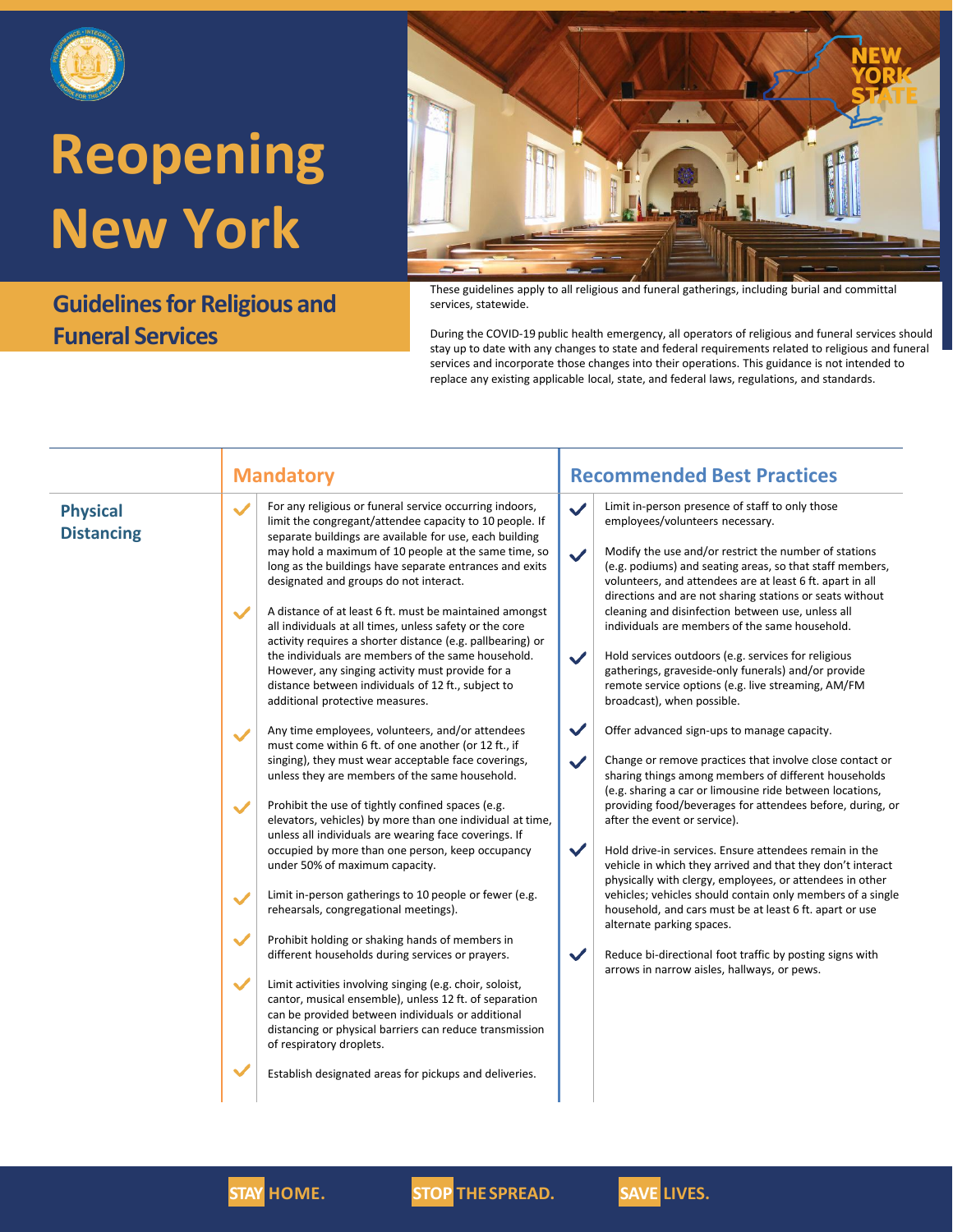

### **Guidelines for Religious and Funeral Services**



These guidelines apply to all religious and funeral gatherings, including burial and committal services, statewide.

During the COVID-19 public health emergency, all operators of religious and funeral services should stay up to date with any changes to state and federal requirements related to religious and funeral services and incorporate those changes into their operations. This guidance is not intended to replace any existing applicable local, state, and federal laws, regulations, and standards.

|                                       | <b>Mandatory</b>                                                                                                                                                                                                                                                                                                                                                                                                                                                                                                                                                                                                                                                                                                                                                                                                                                                                                                                                                                                                                                                                                                                                                                                                                                                                                                                                                                                                                                                                                                                                                                                                      | <b>Recommended Best Practices</b>                                                                                                                                                                                                                                                                                                                                                                                                                                                                                                                                                                                                                                                       |
|---------------------------------------|-----------------------------------------------------------------------------------------------------------------------------------------------------------------------------------------------------------------------------------------------------------------------------------------------------------------------------------------------------------------------------------------------------------------------------------------------------------------------------------------------------------------------------------------------------------------------------------------------------------------------------------------------------------------------------------------------------------------------------------------------------------------------------------------------------------------------------------------------------------------------------------------------------------------------------------------------------------------------------------------------------------------------------------------------------------------------------------------------------------------------------------------------------------------------------------------------------------------------------------------------------------------------------------------------------------------------------------------------------------------------------------------------------------------------------------------------------------------------------------------------------------------------------------------------------------------------------------------------------------------------|-----------------------------------------------------------------------------------------------------------------------------------------------------------------------------------------------------------------------------------------------------------------------------------------------------------------------------------------------------------------------------------------------------------------------------------------------------------------------------------------------------------------------------------------------------------------------------------------------------------------------------------------------------------------------------------------|
| <b>Protective</b><br><b>Equipment</b> | Provide workers with an acceptable face covering at no-<br>$\checkmark$<br>cost to the worker and have an adequate supply of<br>coverings in case of replacement.<br>Acceptable face coverings include but are not limited to<br>$\checkmark$<br>cloth (e.g. homemade sewn, quick cut, bandana),<br>surgical masks, and face shields.<br>Face coverings are required at all times except while<br>$\checkmark$<br>seated, provided all individuals are 6 ft. apart except for<br>immediate household members. Faith leaders,<br>officiants, volunteers, and/or attendees must be<br>prepared to don a face covering if another person<br>unexpectedly comes within 6 ft. (e.g. when walking to<br>seats).<br>$\checkmark$<br>Face coverings must be cleaned or replaced after use<br>and may not be shared. Consult the CDC guidance for<br>additional information on cloth face coverings and<br>other types of personal protective equipment (PPE), as<br>well as instructions on use and cleaning.<br>$\checkmark$<br>If providing gowns or other garments, ensure they are<br>cleaned and laundered between uses.<br>$\checkmark$<br>Train workers on how to don, doff, clean (as applicable),<br>and discard PPE.<br>Limit the sharing of objects (e.g. religious texts,<br>$\checkmark$<br>collection plates) as well as the touching of shared<br>surfaces (e.g. pews, instruments, doors, railings); or,<br>require individuals to wear gloves when in contact with<br>shared objects or frequently touched surfaces; or,<br>require individuals to sanitize or wash their hands<br>before and after contact. | Place donation plates/boxes in central location with<br>$\checkmark$<br>proper distancing protocols in place.<br>Remove religious texts from pews or benches, and<br>$\checkmark$<br>encourage congregation to bring their own.<br>$\checkmark$<br>If choir/musical ensemble meets enhanced distancing<br>measures, encourage members to launder their own<br>gowns at home and bring their own instruments, where<br>possible.<br>$\checkmark$<br>Adapt certain religious practices that traditionally require<br>close contact in order to minimize contact between<br>individuals.<br>Empty fonts or other shared water-related service or<br>$\checkmark$<br>ceremonial activities. |
| <b>Hygiene and</b><br><b>Cleaning</b> | $\checkmark$<br>Adhere to hygiene, cleaning, and disinfection<br>requirements from the Centers for Disease Control and<br>Prevention (CDC) and Department of Health (DOH) and<br>maintain cleaning logs on site that document date,<br>time, and scope of cleaning.                                                                                                                                                                                                                                                                                                                                                                                                                                                                                                                                                                                                                                                                                                                                                                                                                                                                                                                                                                                                                                                                                                                                                                                                                                                                                                                                                   | Wherever possible, increase ventilation of outdoor air<br>$\checkmark$<br>(e.g. opening windows and doors) while maintaining<br>safety precautions.                                                                                                                                                                                                                                                                                                                                                                                                                                                                                                                                     |





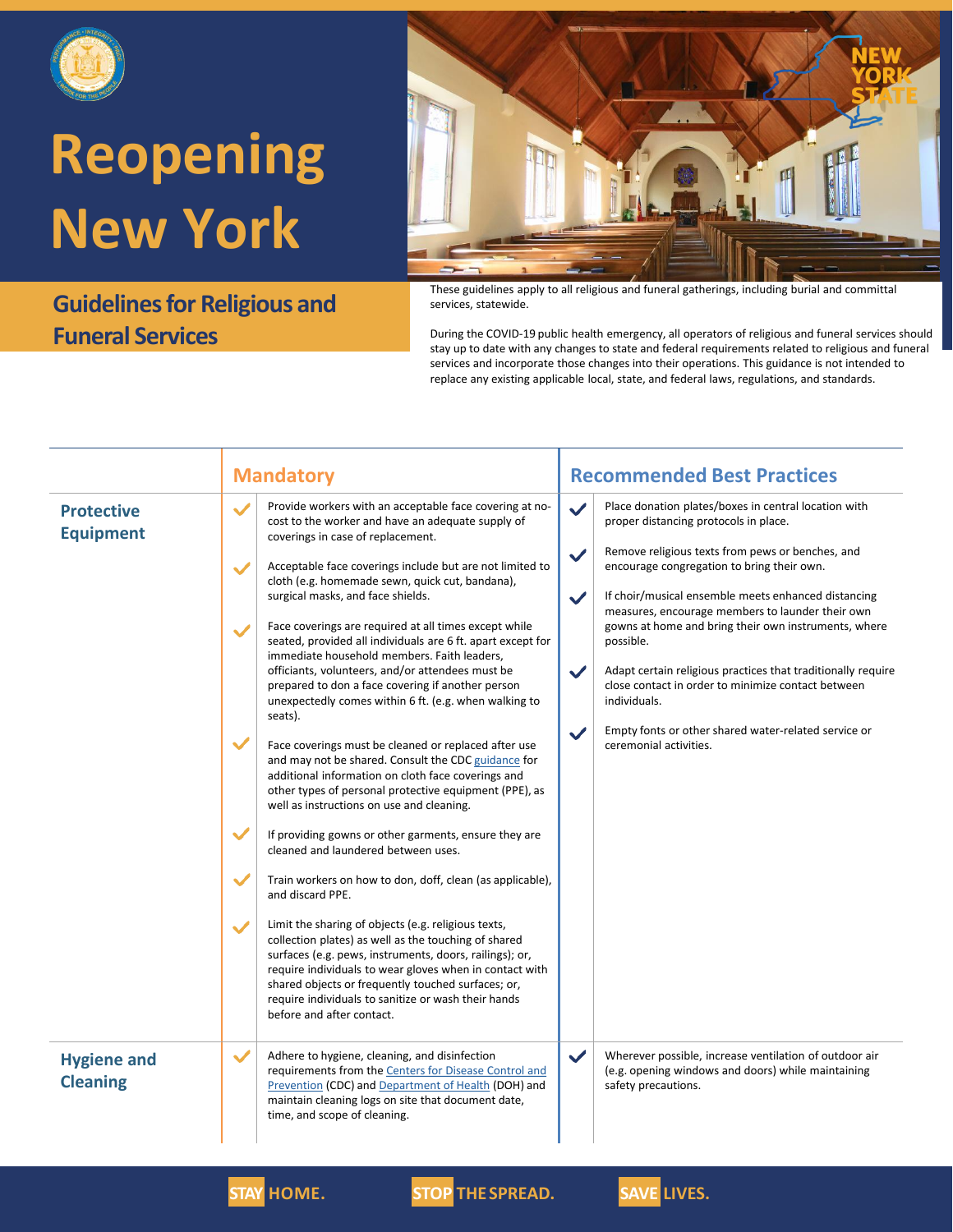

### **Guidelines for Religious and Funeral Services**



These guidelines apply to all religious and funeral gatherings, including burial and committal services, statewide.

During the COVID-19 public health emergency, all operators of religious and funeral services should stay up to date with any changes to state and federal requirements related to religious and funeral services and incorporate those changes into their operations. This guidance is not intended to replace any existing applicable local, state, and federal laws, regulations, and standards.

|                                                   | <b>Mandatory</b>                                                                                                                                                                                                                                                                                                                                                                                                                         | <b>Recommended Best Practices</b> |
|---------------------------------------------------|------------------------------------------------------------------------------------------------------------------------------------------------------------------------------------------------------------------------------------------------------------------------------------------------------------------------------------------------------------------------------------------------------------------------------------------|-----------------------------------|
| <b>Hygiene and</b><br><b>Cleaning</b><br>(cont'd) | Provide and maintain hand hygiene stations on site,<br>$\checkmark$<br>including handwashing with soap, water, and paper<br>towels, as well as an alcohol-based hand sanitizer<br>containing 60% or more alcohol for areas where<br>handwashing is not feasible. Hand sanitizer must be<br>placed throughout the location for use by all attending<br>or working. Place receptacles around the facility for<br>disposal of soiled items. |                                   |
|                                                   | $\checkmark$<br>Provide and encourage participants to use<br>cleaning/disinfection supplies before and after use of<br>shared and frequently touched surfaces, followed by<br>hand hygiene.                                                                                                                                                                                                                                              |                                   |
|                                                   | Ensure distancing rules are adhered to in restrooms by<br>$\checkmark$<br>reducing capacity, where feasible.                                                                                                                                                                                                                                                                                                                             |                                   |
|                                                   | Regularly clean and disinfect the location or facility and<br>$\checkmark$<br>conduct more frequent cleaning and disinfection for<br>high risk areas used by many individuals (e.g.<br>restrooms) and for frequently touched surfaces.                                                                                                                                                                                                   |                                   |
|                                                   | If cleaning or disinfection products or the act of cleaning<br>$\checkmark$<br>and disinfecting causes safety hazards or degrades the<br>material (e.g. religious artifact), put in place hand<br>hygiene stations, supply gloves, and/or limit the<br>number of individuals touching such material.                                                                                                                                     |                                   |
|                                                   | $\checkmark$<br>Cleaning and disinfecting of facilities, shared surfaces,<br>and other areas, as well as shared objects, must be<br>performed at least after each service, using Department<br>of Environmental Conservation (DEC) products<br>identified by the Environmental Protection Agency<br>(EPA) as effective against COVID-19.                                                                                                 |                                   |
|                                                   | $\checkmark$<br>For funeral-related services, prohibit touching, hugging,<br>or kissing the body of a deceased person who had<br>confirmed or suspected COVID-19, per CDC guidance.                                                                                                                                                                                                                                                      |                                   |
|                                                   | Prohibit shared food and beverages (e.g. buffet-style<br>$\checkmark$<br>meals).                                                                                                                                                                                                                                                                                                                                                         |                                   |



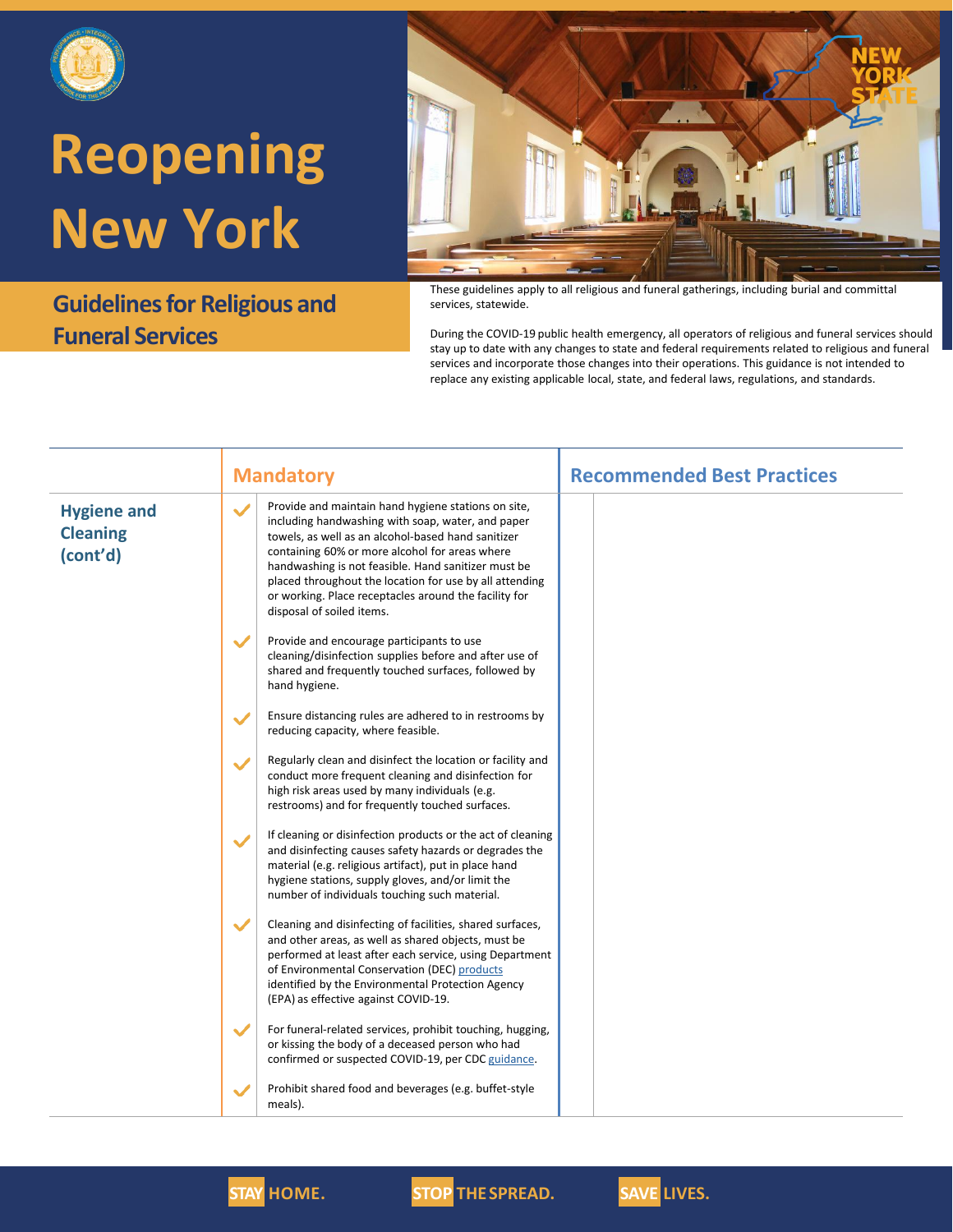

### **Guidelines for Religious and Funeral Services**



These guidelines apply to all religious and funeral gatherings, including burial and committal services, statewide.

During the COVID-19 public health emergency, all operators of religious and funeral services should stay up to date with any changes to state and federal requirements related to religious and funeral services and incorporate those changes into their operations. This guidance is not intended to replace any existing applicable local, state, and federal laws, regulations, and standards.

|                      | <b>Mandatory</b>                                                                                                                                                                                                                                                                                                                                                                                             | <b>Recommended Best Practices</b>                                                                                                                                                                                                                                                                                                                                     |
|----------------------|--------------------------------------------------------------------------------------------------------------------------------------------------------------------------------------------------------------------------------------------------------------------------------------------------------------------------------------------------------------------------------------------------------------|-----------------------------------------------------------------------------------------------------------------------------------------------------------------------------------------------------------------------------------------------------------------------------------------------------------------------------------------------------------------------|
| <b>Communication</b> | Affirm you have reviewed and understand the state-<br>$\checkmark$<br>issued industry guidelines, and that you will implement<br>them.                                                                                                                                                                                                                                                                       | Develop webpages, text and email groups, and social<br>$\checkmark$<br>media campaigns to provide information to staff,<br>volunteers, and attendees.                                                                                                                                                                                                                 |
|                      | $\checkmark$<br>Post signage throughout the facility to remind<br>individuals to adhere to proper hygiene, social<br>distancing rules, appropriate use of PPE, and cleaning<br>and disinfecting protocols.                                                                                                                                                                                                   | Encourage attendees to provide contact information so<br>$\checkmark$<br>they can be logged and contacted for contact tracing, if<br>necessary.                                                                                                                                                                                                                       |
|                      | $\checkmark$<br>Develop a communications plan for employees,<br>volunteers, and congregants, that includes applicable<br>instructions, training, signage, and a consistent means<br>to provide individuals with information.                                                                                                                                                                                 |                                                                                                                                                                                                                                                                                                                                                                       |
|                      | $\checkmark$<br>If an employee or faith leader tests positive for COVID-<br>19, operator must immediately notify state and local<br>health departments and cooperate with contact tracing<br>efforts, including notification of potential contacts who<br>had close contact with the worker, while maintaining<br>confidentiality as required by state and federal law and<br>regulations.                   |                                                                                                                                                                                                                                                                                                                                                                       |
|                      | $\checkmark$<br>Maintain a continuous log of every person, including<br>workers and visitors, who may have close contact with<br>other individuals at the gathering site or area; excluding<br>deliveries that are performed with appropriate PPE or<br>through contactless means. The log is not required to<br>maintain a list of attendees.<br>$\checkmark$                                               |                                                                                                                                                                                                                                                                                                                                                                       |
|                      | Conspicuously post completed safety plans on site.                                                                                                                                                                                                                                                                                                                                                           |                                                                                                                                                                                                                                                                                                                                                                       |
| <b>Screening</b>     | Implement mandatory health screening assessment<br>$\checkmark$<br>(e.g. questionnaire, temperature check) for employees,<br>faith leaders, and volunteers, asking about (1) COVID-19<br>symptoms in past 14 days, (2) positive COVID-19 test in<br>past 14 days, and/or (3) close contact with confirmed or<br>suspected COVID-19 case in past 14 days. Responses<br>must be reviewed daily and documented. | $\checkmark$<br>Offer optional health screenings for attendees.<br>$\checkmark$<br>Perform screening remotely (e.g. by telephone or<br>electronic survey), before people arrive, to the extent<br>possible.<br>$\checkmark$<br>Coordinate screening to prevent people from<br>intermingling in close contact with each other prior to<br>completion of the screening. |



**STAY HOME. STOP THE SPREAD. SAVE LIVES.**